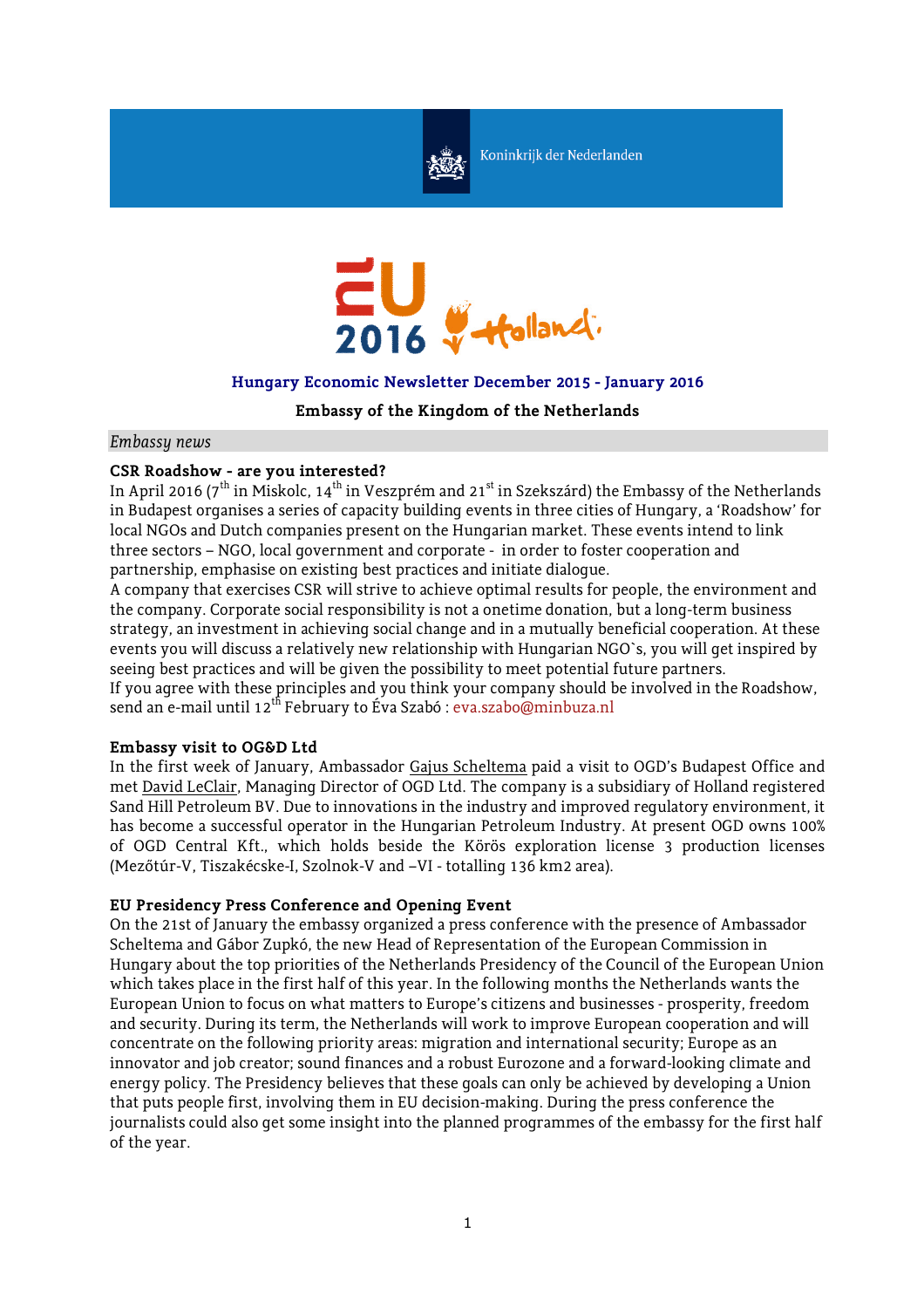On the following day we have celebrated the EU Presidency on the City Park Ice Rink with a great ice-skating show performed by Dutch and Hungarian dancers in traditional costums. The 200 invited guests saw our ambassador skating around on traditional wooden skates joined by celebrity András Hajós on a toboggan/sleigh. The public had the possibility to taste the Dutch most finest winterspecialities like "koek en zopie" and the famous Dutch pea soup (erwtensoep). You can watch the movie on our Facebook page:

https://www.facebook.com/media/set/?set=a.998539600206915.1073741863.28671333138954 9&type=3Netherlands EU Presidency event at City Park Ice Rink

## *EU relations*

## **EU subsidy payments peak**

With tremendous efforts to speed up payment procedures at the end of the previous financial framework period, Hungarian administrative institutions paid out HUF 2.329 trn (EUR 7.4bn) in EU funds last year. This was HUF 100bn above the official target, *Népszabadság* calculates. Of that total, HUF 284bn was disbursed in December, due to a small number of large projects.

## **OLAF suspects abuse of anti-corruption funding**

The EU's anti-fraud office (OLAF) suspects that Hungarian inspectors have stolen EU funds awarded for anti-corruption purposes, HVG reports. OLAF found fraudulent invoices and cash payments at the subcontractors of consulting company 2013 Quality Consortium that was working for the former national development agency NFÜ. The anti-fraud agency called for a full correction of the subsidy, in effect the repayment of HUF 2.4bn. Chief Prosecutor Peter Polt confirmed that prosecutors began an investigation in July into possible tax evasion, bribery, fraudulent bankruptcy, falsifying documents and passive corruption suspected by OLAF.

## **EC demands more info on Paks**

The government has not provided sufficient information in the matter of the expansion of the Paks nuclear power plant to convince the European Commission that the project is implemented on a market basis, according to an EC statement. It says "Hungary has not provided sufficient information whether the investment is profitable on economic terms, taking into account the allocation of risks under the contract, and expectations on future revenues (based on future electricity prices)". The Commission began a preliminary investigation in March 2014 – shortly after the government signed a contract with Russia for a EUR 10bn loan to finance the project – into the possibility that illegal state aid was involved. Hungary formally declared on May 22, 2015 that the project involves no state aid. The cabinet then attempted to argue in two studies, written later, that the project is being implemented without state subsidies, but these failed to convince the Commission, Népszabadság writes. The cabinet claims that the project will ultimately pay for itself on a market basis. However, others say that this could happen only if the price of electricity doubles, which no independent analysis says is likely, therefore the state will have to draw on tax-payers' funds. The Commission says Hungary has to prove that the state subsidy for the expansion can be reconciled with EU regulations, while the cabinet denies any state subsidy.

### *Business environment / Legislation*

### **More companies deregistered**

Some 44,700 companies have been deleted from the official register this year, 4% more than last year, website feketelista.hu reports. More companies were deregistered than created in all 19 counties. In Budapest, twice as many, 20,534, companies were removed from the list as were added. The main factor is a regulation that allows the Court of Registry to delete companies that have not supplied their annual accounts, without the right of appeal. Economists contend that there are still too many companies. One reason is that, of 565,144 companies registered, more than a third, 194,000, are not functional, but exist only on paper.

### **Hungarian CEOs positive on economy**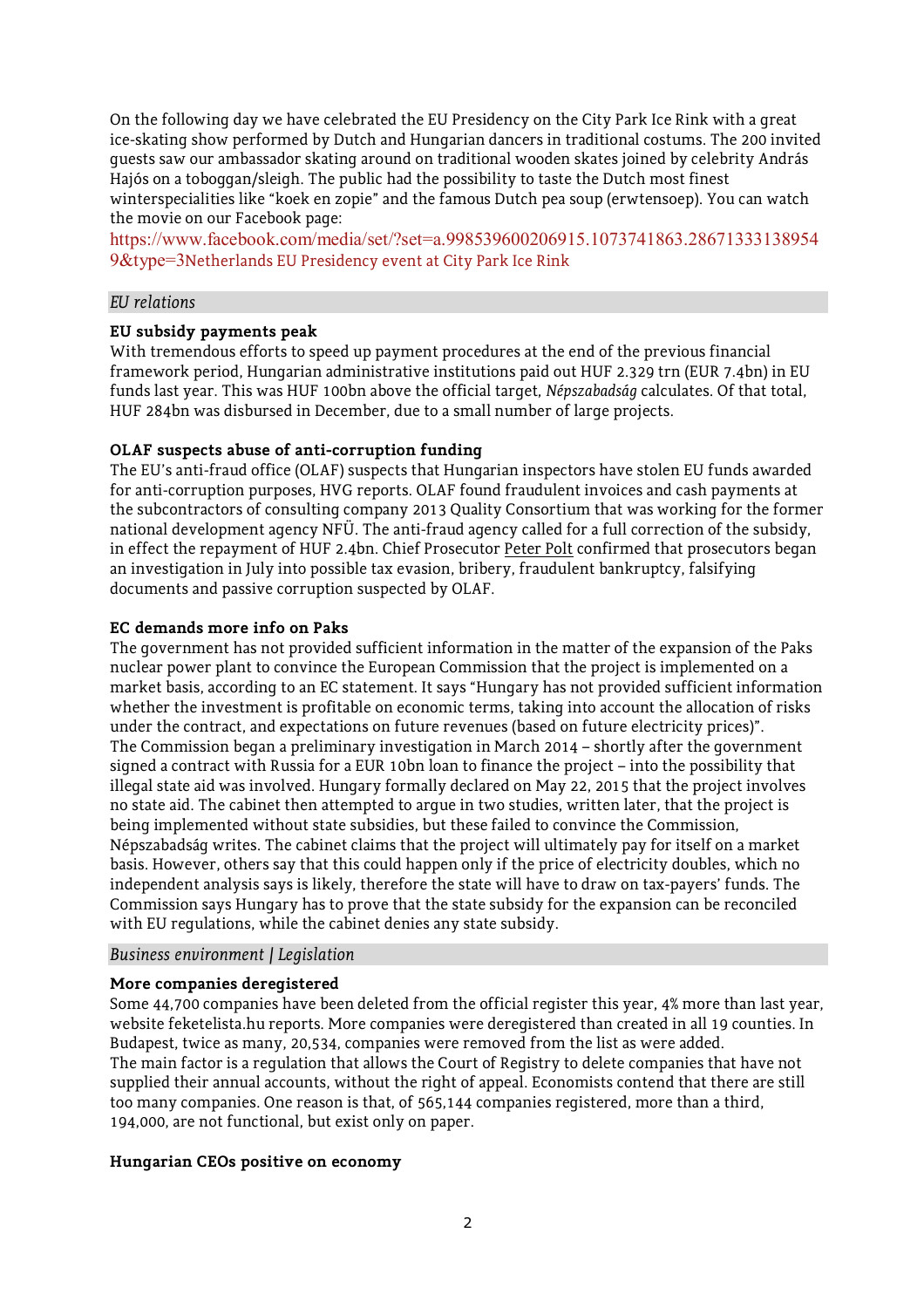Hungarian CEOs have become more optimistic about economic growth and prospects of expanding their business, according to the Capital Confidence Barometer complied by consulting firm Ernst & Young. Since last year, the proportion of company heads expecting the economy to grow or be stable rose from 60% to 80%. The global survey showed similar optimism among company leaders. Roughly 45% of CEOs in Hungary plan to expand payroll in the next 12 months, and 45-49% expect to keep employment level. Some 70% of the top executives planned to expand their business, compared with 33% in the global survey. On another question, 45% said they are planning to engage in a merger or acquisition in the next 12 months.

Another conjuncture forecast, however, the acceleration indicator GYIA, a gauge of future economic growth compiled by V*ilággazdaság* on a monthly basis, was up by an annual 2.4% in January, the lowest figure in two and half years. Macroeconomic indices were helped by rises in consumption, real wages, and industrial production. Prospects for of the latter, however, are clouded by lower volume of new orders. The collapse of oil prices and the low inflationary environment are likely to give a boost to growth and keep it stable above 2%, even as some one-off effects, such as the MNB's stimulus programme, are phased out, the newspaper adds.

### **Corruption widespread "at other companies"**

Corruption is an accepted phenomenon in business life in Hungary, everybody knows about it but executives would rather ignore it than face up to it at their own companies, consultancy Ernst & Young found in its annual survey. Compared to the surveys of 2010 and 2011, executives are more willing to speak about corruption. On a scale of 1-10, executives rate that corruption as an established practice in Hungary at 4.9. However, they rate the possibility of corruption at their own companies as less than 1. Of the 305 executives asked, 6-17% would be prepared to pay a bribe in order to secure the survival of his or her company.

## **Company payment discipline improves**

Payment discipline among Hungarian companies improved in the third quarter, as 70% of invoices were paid on time, a slight increase from 67% one year earlier, according to consulting firm Bisnode. On average, firms settled their invoices in 24 days, one day less than a year ago, which is a positive trend, Bisnode noted. The average payment period varied in a range of 24-36 days between sectors. Catering is considered the most risky sec-tor, as it has the highest rate of insolvency, even as the sector reported a good year backed by a strong summer season.

### *Dutch presence in Hungary*

# **KLM to Amsterdam four times a day**

As of March 27th, 2016 KLM is increasing its capacity: a fourth flight will be introduced to the Dutch capital, Amsterdam. The flight will be operated with 132-seater B737 aircraft. The new service will depart from Amsterdam Schiphol at 08.40 in the morning and will return from Budapest at 11.20. The additional frequency offers shorter and more comfortable connections to numerous destinations.

*"Taking into account the needs of Hungarian market our summer schedule will be enriched with an additional frequency, which means already 4 daily connections to the Dutch capital. With this step we open new doors to our customers to various destinations continuing to connect Hungary to the world. The new flight offer provides better and more frequent schedule to Amsterdam and [guarentees sho](http://www.klm.hu/)rter connecting possibilities to our long-haul flights from Schiphol*"- commented Dror Harel, KLM Country Manager for Hungary. Tickets are available from 32,900 HUF (EUR 105) on the website www.klm.hu

### **Aegon ready to sell mortgage arm**

Dutch insurance company Aegon is considering the sale of its Hungarian mortgage unit, Aegon Hitel, HVG reports, citing Reuters news. The company is to decide on the sale "*pending an appropriate offer,"* Aegon Hungary public relations director Edit Drevenka told the news agency. Aegon Hitel suspended mortgage lending in March 2014, citing falling demand, higher risks, an uncertain market environment and the need to avoid further losses. The insurance company, which has total assets of HUF 95bn (EUR 303mn), incurred a HUF 9bn (EUR 29mn) loss last year after losses of HUF 4.2bn (EUR 14mn) and HUF 4.6bn (EUR 15mn) in the previous two years.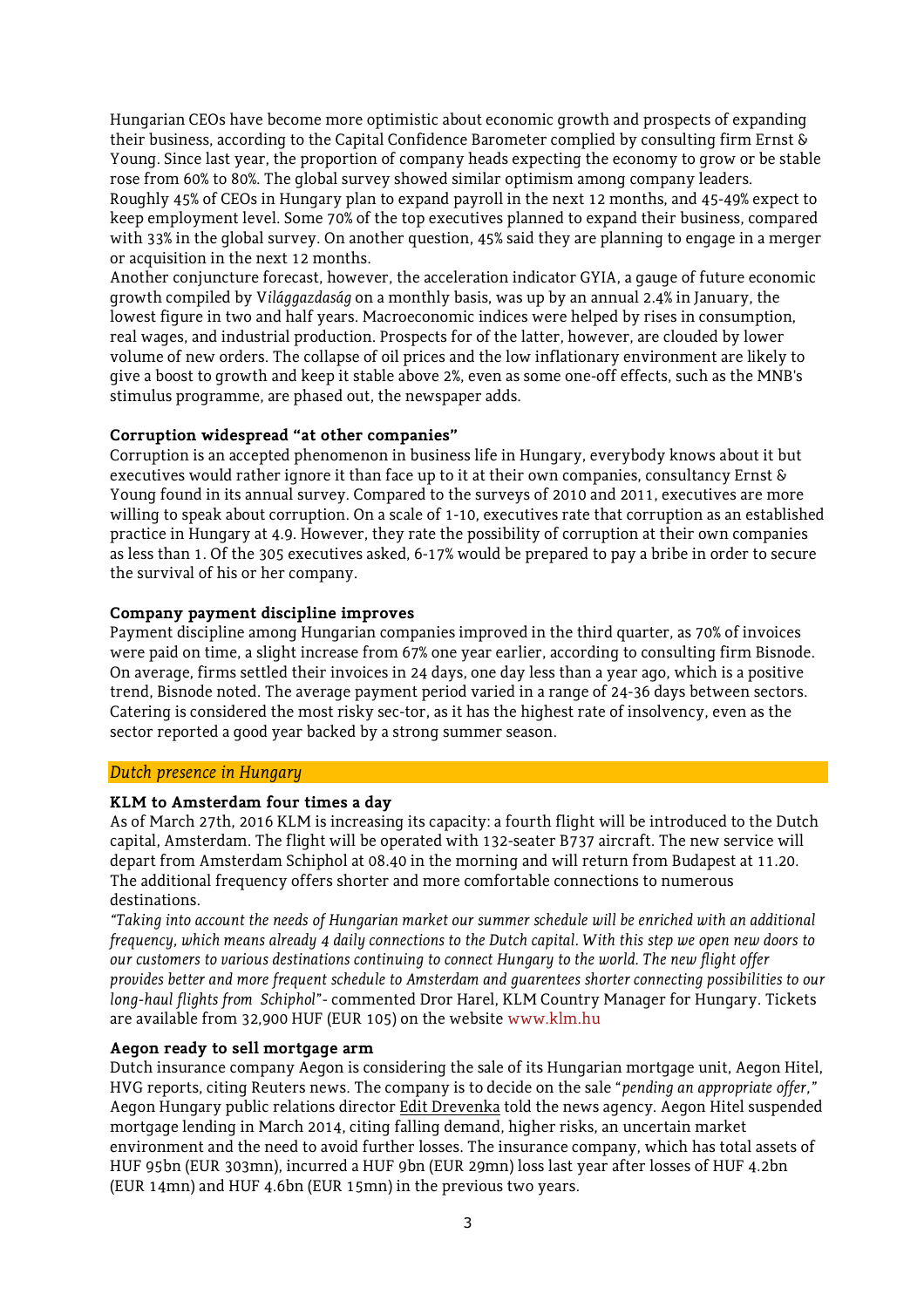## **NN Biztosító solidifies market position**

Insurer NN Biztosító saw premium revenues in life insurance rise 10.7% to HUF 60bn (EUR 191mn) in the first nine months of the year, a strong performance given the market has shrunk 1.6% to HUF 329bn (EUR 1bn), Világgazdaság writes, citing data from the insurance association Mabisz. As a result, NN solidified its number one position, increasing its market share to 20.4% at the end of September, compared with 16.3% at the end of 2015.

Premium revenues of runner-up Magyar Posta Életbiztosító plunged 22% to HUF 41.9bn (EUR 134mn), which has led to a drop in its market share from 16.1% to 12.7%. Groupama had 9.4% of the market, up from 8.9%, as revenues rose by 2% to HUF 34bn (EUR 109mn). The market remains concentrated, with the top five companies accounting for 60% of the sector's revenues.

## **TMF Group Hungary celebrating 20 years excellence in Hungary**

TMF Group Hunary celebrated its 20th anniversary in Hungary on December 2<sup>nd</sup>. Petrina Makakova Managing Director and Juraj Gerzeni EMEA Regional Director summed up the history, challenges and importance of the last 20 years of operation in Hungary. Péter Ákos Bod, former Governor of the Hungarian National Bank and Elzo Molenberg, Deputy Head of Mission at the Netherlands Embassy in Hungary talked about business growth in Hungary: what has happened in the country and Europe in the past 20 years and how it will influence the development of the group in the future.

## **Heineken Hungary signs commitment statement**

Heineken Hungary and its suppliers signed a commitment statement in the Ministry of Agriculture, declaring to use 100% Hungarian barley for the production of its popluar brand, Soproni as of January 2016. The commitment secures a sustainable sales channel for 100 barley producers over the next 20 years. "*Heineken is devoted to use mainly local ingredients for its products worldwide in order to support local agriculture. It is essential for our company that in Hungary Heineken Hungary can contribute to the living of local farmers and can make life standards of their family higher."* – Joris Huijsmans, CEO of Heineken Hungary said.

# *R & D & I / Creative Industries*

# **Olympic bid venues approved**

Budapest city council approved a long list of proposed venues for the 2024 Olympic games to be included in the official bid presentation. The chief venue would be a new 60,000-seat stadium for track and field events, to be built on Csepel Island, that could later be scaled down to 15,000 seats. The existing Puskás Ferenc stadium would primarily host football matches. In addition to seven main venues in the city, many of them temporary, events such as rowing would be held outside of Budapest. The games would be brought to the heart of the city by staging archery contests on Kossuth tér, and setting the finish line for the marathon and other long-distance running events on Heroes Square.

Deputy mayor Balázs Szeneczey said some development projects will be implemented regardless of the success of the Olympic bid. The city council did not support a motion submitted by four opposition parties to have Budapest residents vote on whether to host the games. a referendum on the Olympics. Gergely Karácsony, mayor of the 14th District, said efforts to hold a local referendum on whether to host the games will continue, despite a Kúria ruling last week against proposed referendum questions.

The co-operation agreement on the city's bid to host the 2024 Olympics was signed between the government, the city of Budapest and the Hungarian Olympic Committee, commissioner Balázs Fürjes announced. As part of the agreement a committee of athletes will be formed to advise in preparing the bid. Its chairwoman will be former Olympic swimming champion Ágnes Kovács. The Olympic bid and related communication will be organised by Budapest 2024 Non-profit, formed by the Olympic Committee and the city of Budapest. Its sports director will be former Olympic modern pentathlon champion Attila Mizsér and its technical affairs director will be Budapest chief architect Sándor Finta.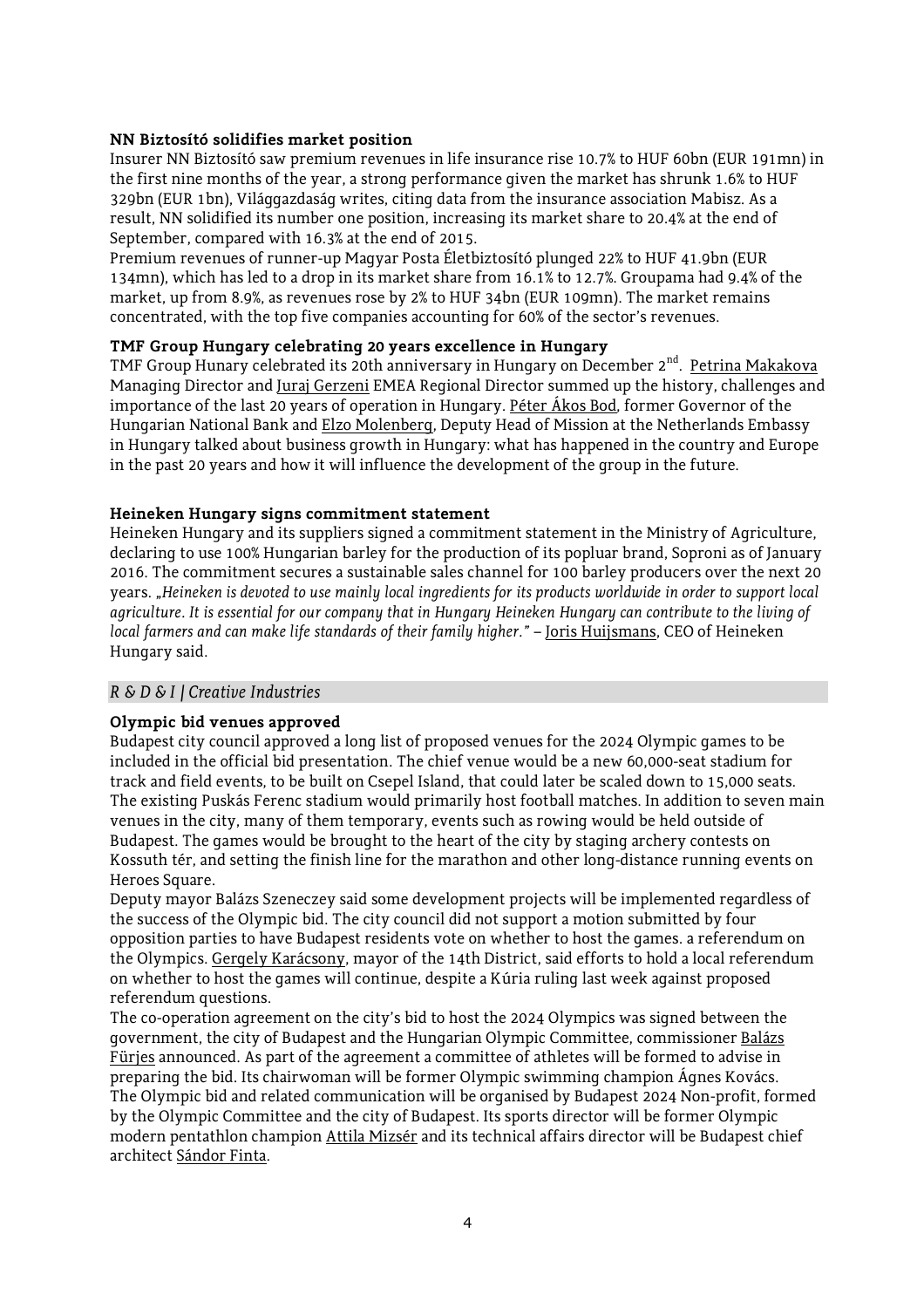Mayor István Tarlós said he is looking ahead to the Hungarian bid with "cautious optimism". He noted that Hungary is the only country that has won more than 100 Olympic gold medals that has not yet hosted the Olympics. Fürjes said the submission of an Olympic bid is a victory in itself, as people around the world now mention Budapest alongside the three other bidders, Los Angeles, Rome and Paris.

## *Transport / Logistics*

## **Mercedes starts EUR 15mn investment**

Daimler is investing EUR 15mn to expand its logistics hall and improve the supply of spare parts to the production line at its Kecskemét factory, it was announced. Work is scheduled to begin in the first quarter for completion by summer. Although Mercedes began production at its Kecskemét factory only three years ago, three models are made there, production director Thomas Geiert pointed out. He said the investments will include installing robots in the factory to transport parts to production lines, and that recreation areas will be installed in the spaces that are newly made available. The company, with 4,000 employees, manufactures the B class, CLA coupé and CLA Shooting Brake models in Kecskemét, the latter two being exclusively manufactured in Hungary.

## **Mohács plans Danube port**

The town of Mohács, in southern Hungary, is planning to build a commercial port on the Danube with a HUF 5bn (EUR 16mn) investment, mayor József Szekó announced. The local government will provide HUF 300mn (EUR 0.9mn) of its own financing to supplement the HUF 4.75bn (EUR 15mn) coming from the EU. Construction of the port with rail and road connections could begin early next year and be completed before the end of 2017.

## *Energy / Sustainable Energy*

# **Energy-savings fund boosted**

The Ministry of National Development increased the funding available for energy renovation projects in housing estates and housing co-operatives from HUF 10bn (EUR 32mn) to HUF 11.8bn (EUR 38mn), having approved 447 projects. Including funds from households, HUF 29bn (EUR 93mn) will be spent on enhancing energy efficiency in 14,000 households. After the investments, energy consumption and carbon dioxide emissions could be cut by 91.8 gigawatts and 20,291 tonnes, respectively, leading to annual savings for households of HUF 30,000-180,000 (EUR 96-574), the ministry said.

It is worth recalling that PMO leader János Lázár said in October that the government would use the funds granted under the Environment and Energy Efficiency Operational Programme solely for making public institutions more energy efficient, and that no funds would be extended to households. However, EU Commissioner for Regional Development Corina Cretu rebuffed Lázár on use of funds confirming that the EU allocated HUF 309bn (EUR 0.9bn) to Hungary for energy efficiency developments for 50,000 homes,

# **MEKH announces green energy purchase fees**

Energy regulator MEKH has announced its new payment rates for energy generated by renewable resource and waste-to-energy facilities. These rates are higher than the actual market prices, in order to support power generation by renewable resources. Setting of the prices is linked to inflation, which in the first 11 months was negative, hence the tariffs paid to producers next year will be slightly lower than in 2015, the MEKH said.

Hungary spent HUF 50bn (EUR 160mn) on subsidies for renewable energy in the electricity sector in 2014, paying environmentally friendly producers HUF 33 (EUR 0.1) for each kilowatt hour of electricity, about HUF 20 (EUR 0.06) higher than prices on the electricity market, *Magyar Idők* writes.

### **Slovenia to link energy networks**

Hungary and Slovenia agreed to connect their gas pipeline and electricity networks at the joint cabinet meeting in Brdo pri Kranju, Slovenia. Six agreements were signed, including a statement of intent on boosting the infrastructure between the two countries, a document on scientific and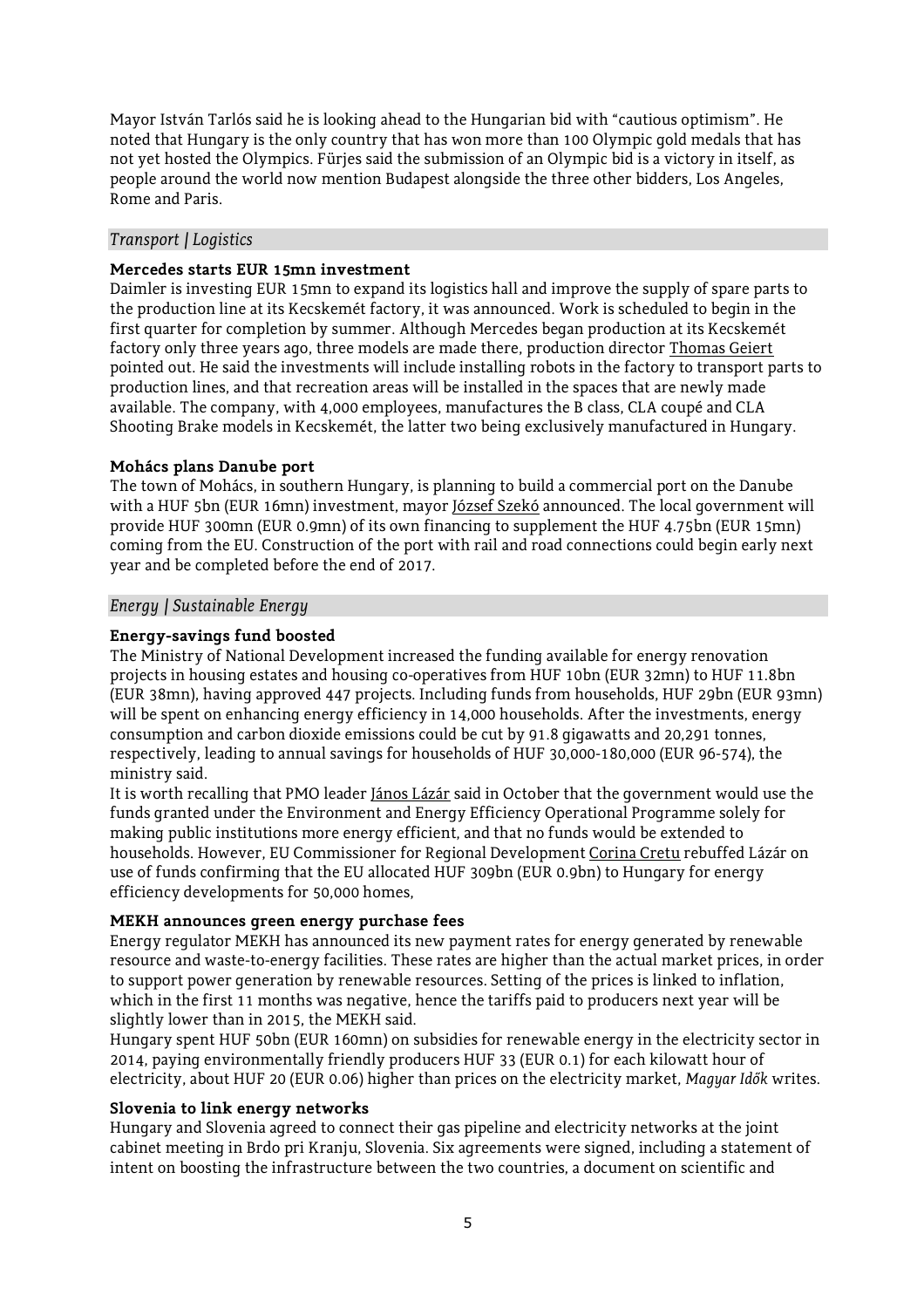educational co-operation and another on changing the state border because changes in the flow of the Lendava river.

## *Environment / Water Management*

### **New waste management centre opens**

A new regional waste treatment centre inaugurated in Tatabánya will handle waste for 79 communities in Komárom, Fejér and Pest counties. The entire project cost HUF 15bn (EUR 48mn), 92% of which came from the EU and 8% from the Hungarian state. In a second phase of the project, to be completed by the end of 2016, waste disposals will be built in Bicske, Komárom, Szentendre, Tarján and Tatabánya at a cost of HUF 5bn (EUR 16mn).

## *Economic indicators*

## **Unemployment lower in Q4**

The average number of unemployed was 281,000 during October-December 2015, down from 319,000 one year earlier, the Central Statistics Office announced. The average unemployment rate was 6.2% for the fourth quarter. There were 58,000 new jobs in the private sector, while the number of public works employees went up by 54,000. The number of employed also includes 6,000 Hungarians working abroad with Hungarian companies.

Two-thirds of job-seekers found employment within three months in 2015, recruitment agency Workmania.hu published in a survey. Some 36% of job-seekers found work within the first month. This was especially true in the 18-25 age group (48%) but less so for those over 45 (28%). According to some press reports, there is even a severe shortage of qualified workers in some professions and regions which could be an effective barrier of the FDI.

## **Commercial real estate thriving**

The volume of commercial property investments in Hungary rose 61% to EUR 747mn in 2015, consultant CBRE announced. The market was driven by increased activity by domestic investment funds and US institutional investors, said Gábor Borbély, CBRE's head of research and investment. Momentum will continue in 2016 with more deals expected in the retail sector. CBRE said investments in the Central and Eastern European region reached a record EUR 9.6bn, up 20% from 2014. Poland attracted roughly 40% of all investments, and the Czech Republic 28%.

### *Economic and Monetary Policy*

### **Hungary meets Euro adoption criteria**

Hungary has effectively met the Maastricht criteria for EU member states to adopt the Euro, but there is no political will to switch to that currency, *Világgazdaság* reports. Hungary has kept its budget deficit below 3% of GDP for years and has met debt reduction rules. With inflation near zero, Hungary has also met the stipulation that the inflation rate cannot exceed that of the lowest in three member states plus 1.5 percentage points. Long-term interest rates have also been down to required levels.

Although Hungary has met the criteria, the country has not entered the ERM-2 exchange rate mechanism, a staging post two years prior to entry. The last time PM Viktor Orbán mentioned the topic was six months ago, *Világgazdaság* recalls, when he said a national currency can be an asset and several decades could pass before Hungary enters the Eurozone.

### **MNB keeps base rate at 1.35%**

In line with market expectations, the MNB's monetary council kept the base rate at 1.35% at its meeting on January 26. Governor György Matolcsy announced in July 2015 that rate cutting had come to an end and that the MNB would follow a long-lasting policy of a low base rate. The council said it continuously monitors whether loose monetary conditions ensure that the inflation target can be reached sustainably. "If the monetary council considers it necessary, further monetary loosening will be implemented, primarily using existing unconventional tools," the statement said. In this